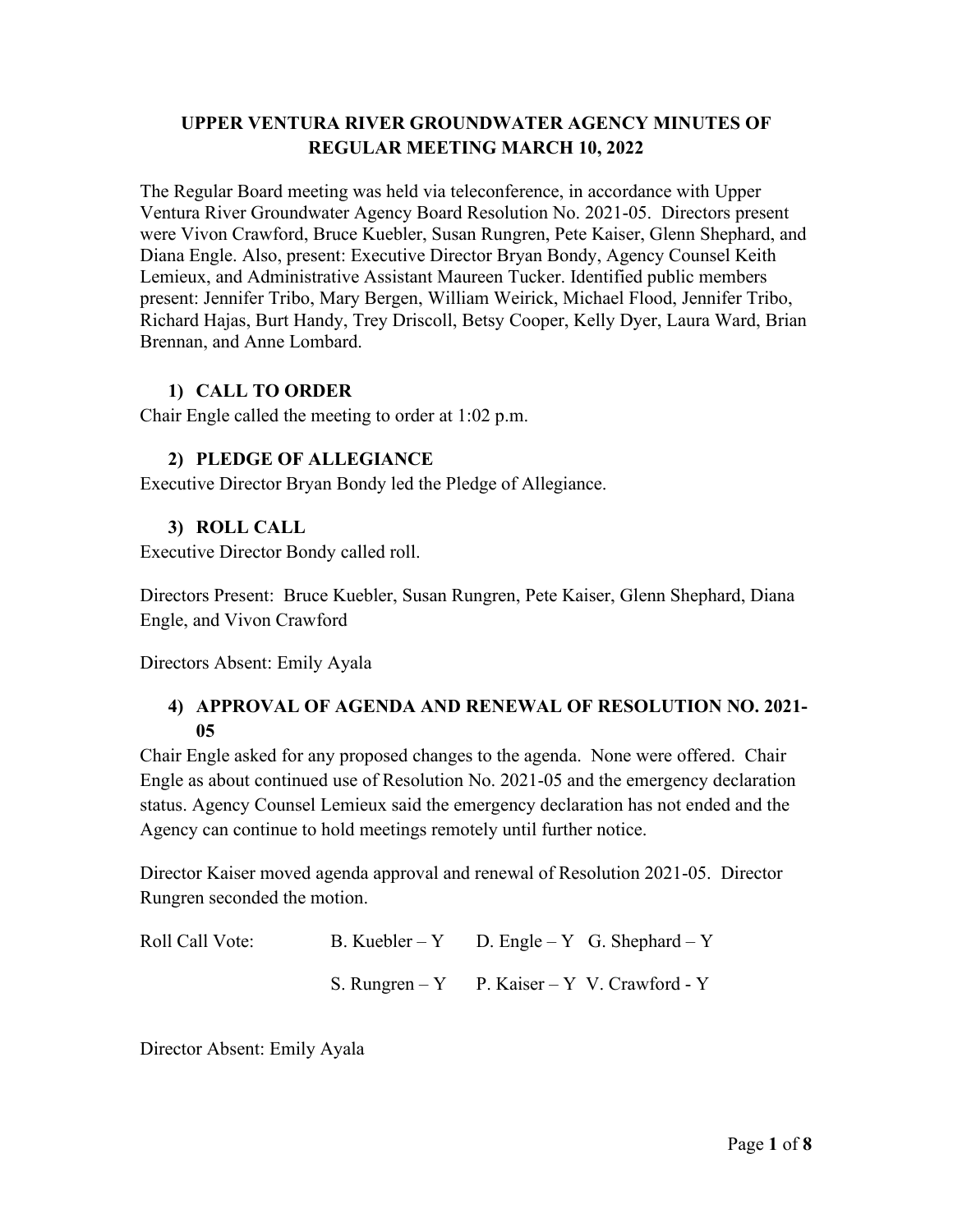#### **5) PUBLIC COMMENTS ON ITEMS NOT APPEAR ON THE AGENDA**

Chair Engle called for public comments on items not appearing on the agenda.

William Weirick commented on the City of Ojai's letter requesting to be added as a member in the UVRGA joint powers agreement. The City of Ojai has land use planning authority over a portion of the groundwater basin and can help with funding for GSP implementation.

#### **6) CONSENT CALENDAR**

- a. Approve Minutes from February 10, 2022 Regular Board Meeting
- b. Approve Financial Report for February 2022

Director Kaiser moved approval of the consent calendar items. Director Rungren seconded the motion.

| Roll Call Vote: | B. Kuebler – Y D. Engle – Y G. Shephard – Y  |
|-----------------|----------------------------------------------|
|                 | S. Rungren – Y P. Kaiser – Y V. Crawford – Y |

Director Absent: Emily Ayala

## **7) DIRECTORS ANNOUNCEMENTS**

a. Directors may provide oral report on items note appearing on the agenda.

| Director Crawford: | No report.                                                                                                                                                                           |
|--------------------|--------------------------------------------------------------------------------------------------------------------------------------------------------------------------------------|
| Director Kuebler:  | Director Kuebler attended the most recent Ojai Basin<br>Groundwater Management Agency Board (OBGMA) meeting<br>and the State Water Resources Control Board (SWRCB) model<br>webinar. |
| Director Rungren:  | No report.                                                                                                                                                                           |
| Director Shephard: | No report.                                                                                                                                                                           |
| Director Kaiser:   | No report.                                                                                                                                                                           |
| Director Engle:    | Chair Engle attended the SWRCB model webinar.                                                                                                                                        |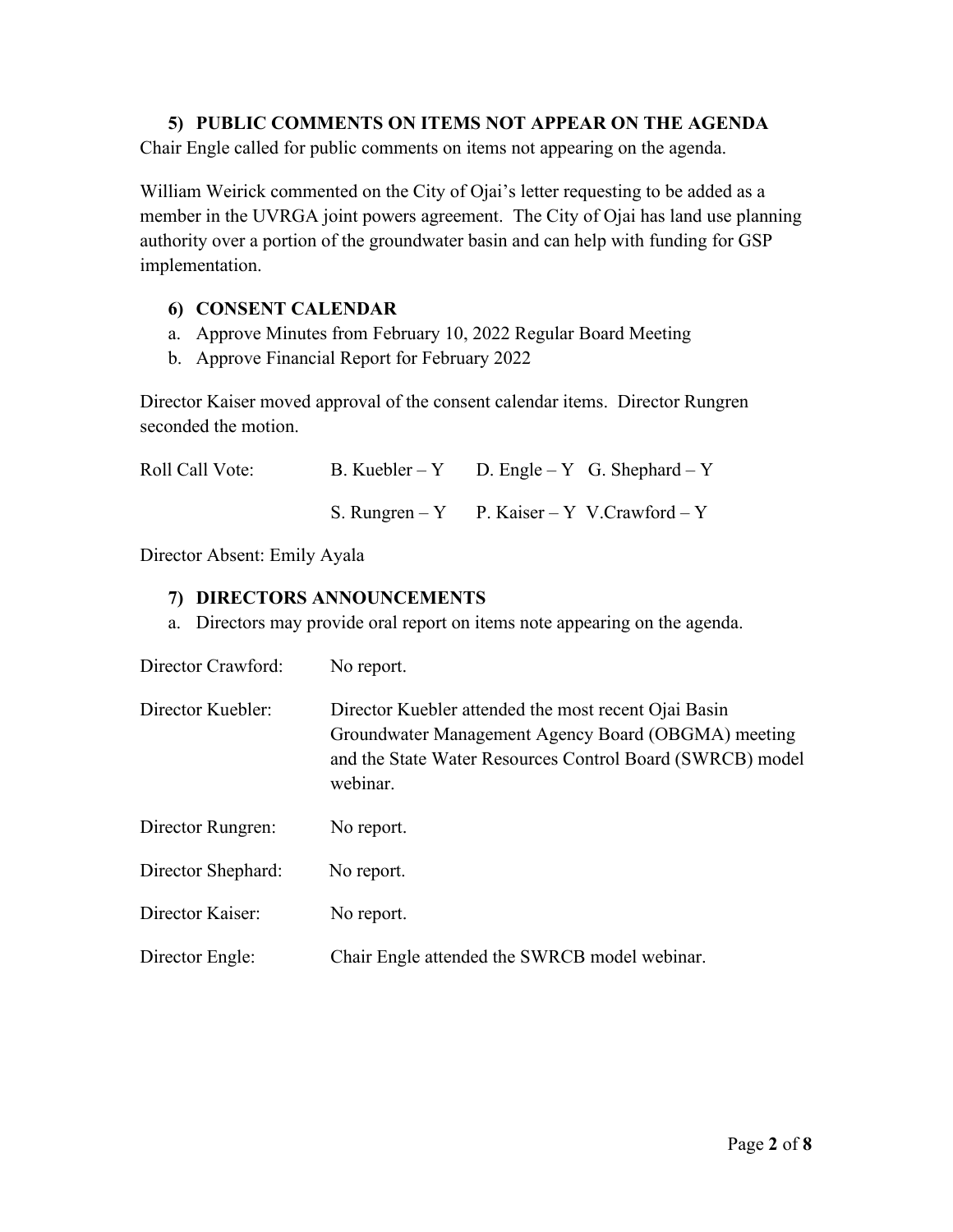# **8) EXECUTIVE DIRECTOR'S REPORT**

Executive Director Bondy reviewed the written staff report concerning Agency matters since the last Board meeting. He summarized correspondence received from the County of Ventura concerning expiration of the well permit exemption and two issued well permits and from the City of Ojai concerning a request be added to the UVRGA joint powers agreement.

Chair Engle said she was concerned about the water demand numbers presented by SWRCB. Executive Director Bondy said he will investigate the issue when he reviews the model report.

Chair Engle asked if the newly permitted agricultural well will be subject to forthcoming UVRGA metering requirements. Executive Director said no because the well is being completed in bedrock, below the basin aquifer.

Director Kaiser thanked the Executive Director. He said he was copied on the City of Ojai letter and asked what the terms and conditions for adding a new member would be. The Executive Director said the joint powers agreement does not provide any guidance; the terms and conditions could be whatever the Board decides.

Public comments: none.

# **9) ADMINISTRATIVE ITEMS**

# **a. Second Reading of February 10, 2022, Motion Concerning Ojai Basin Groundwater Sustainability Plan Review**

The Executive Director explained the joint powers agreement voting procedures for first and second readings of items and said that this item is a second reading of a failed motion from the prior Board meeting.

Chair Engle clarified that motion does not include any technical review of the Ojai Basin GSP. The intent of the motion is for a review to determine if the Ojai Basin GSP contains the required SGMA elements.

Chair Engle said that she received a request from Director Ayala to read comments to the Board in her absence. She asked Agency Counsel Lemieux for guidance, particularly because Director Ayala had abstained during the first reading vote due to her position as an alternate director on the OBGMA Board of Directors. Agency Counsel Lemieux said that an absent director does not have a right to have their comments read and it is up to the director who received the request. Agency Counsel Lemieux said that he's not convinced that Director Ayala's OBGMA position is a conflict of interest but providing comments on an item she abstained from voting on would undermine her abstention.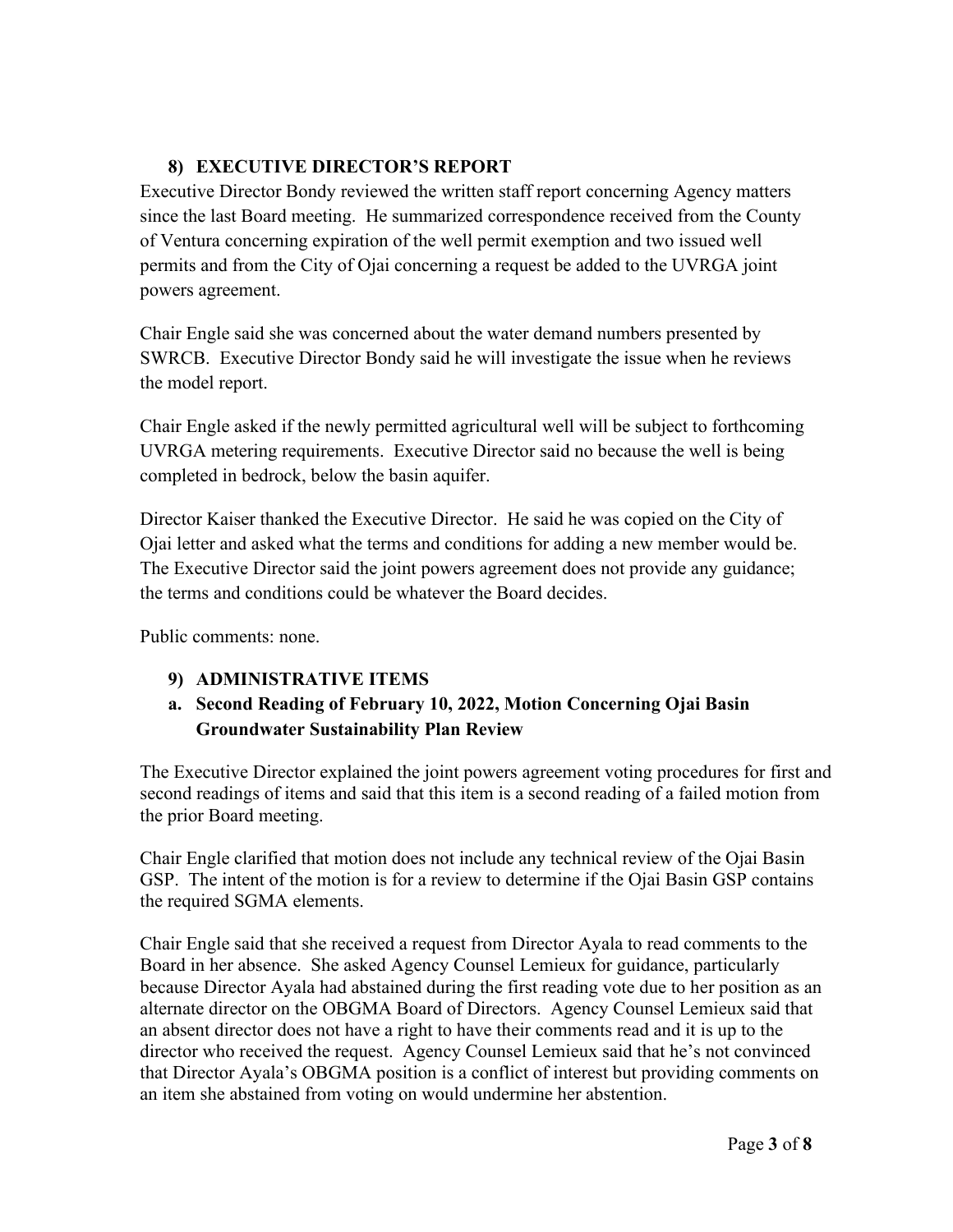Chair Engle asked for Director comments.

Director Kaiser asked for clarification on the motion. Does it include technical review? Chair Engle said no.

Director Kaiser asked the Executive Director if he has discussed the Ojai Basin GSP with the OBGMA Executive Director John Mundy. Executive Director Bondy said no.

Director Kaiser asked the Executive Director if he has had any prior review of the Ojai Basin GSP. Executive Director said the Board directed him to review the draft GSP and make comments during the OBGMA public hearing. He was unable to complete that task because of the last-minute comments received from the National Marine Fisheries Service on the UVRGA draft GSP. Executive Director Bondy said he has not looked at a single page of the Ojai Basin GSP.

Director Kaiser expressed concerns about reviewing a sister agency's GSP and asked the Executive Director if he thinks this is an issue. Executive Director Bondy said the outcome of the whole process could be simply to coordinate and collaborate with OBGMA.

Chair Engle expressed concerns about expecting Executive Director Bondy to mediate a political debate. She wants to leave the Executive Director out of the debate and wants to protect his reputation. She said staff is very important to UVRGA.

Director Kuebler read a prepared statement (see attachment to these minutes).

Director Kaiser asked Executive Director Bondy if there are unintended consequences for reviewing another GSA's GSP? Would that cause DWR to take a closer look at the UVRGA GSP? Executive Director Bondy stated that there is no guarantee that the same DWR staff would be reviewing both plans.

Director Shephard asked about the DWR comment period timing. Executive Director Bondy said the DWR comment period is open through the end of April for the Ojai Basin GSP.

Chair Engel called for public comments.

William Weirick said he appreciates Chair Engle's summary of the matter. What is described as a political debate is also a legal debate. The adjudication trial begins on March 16 and the parties have different definitions of depletion of interconnected surface water. It is challenging to ask the Executive Director to make determinations on a subject that is the focus of litigation. He said the Ojai Basin GSP was developed to address the issues that were identified in the Ojai Basin GSP alternative. He noted that the UVRGA GSP includes certain assumptions about the Ojai Basin that were not vetted with OBGMA.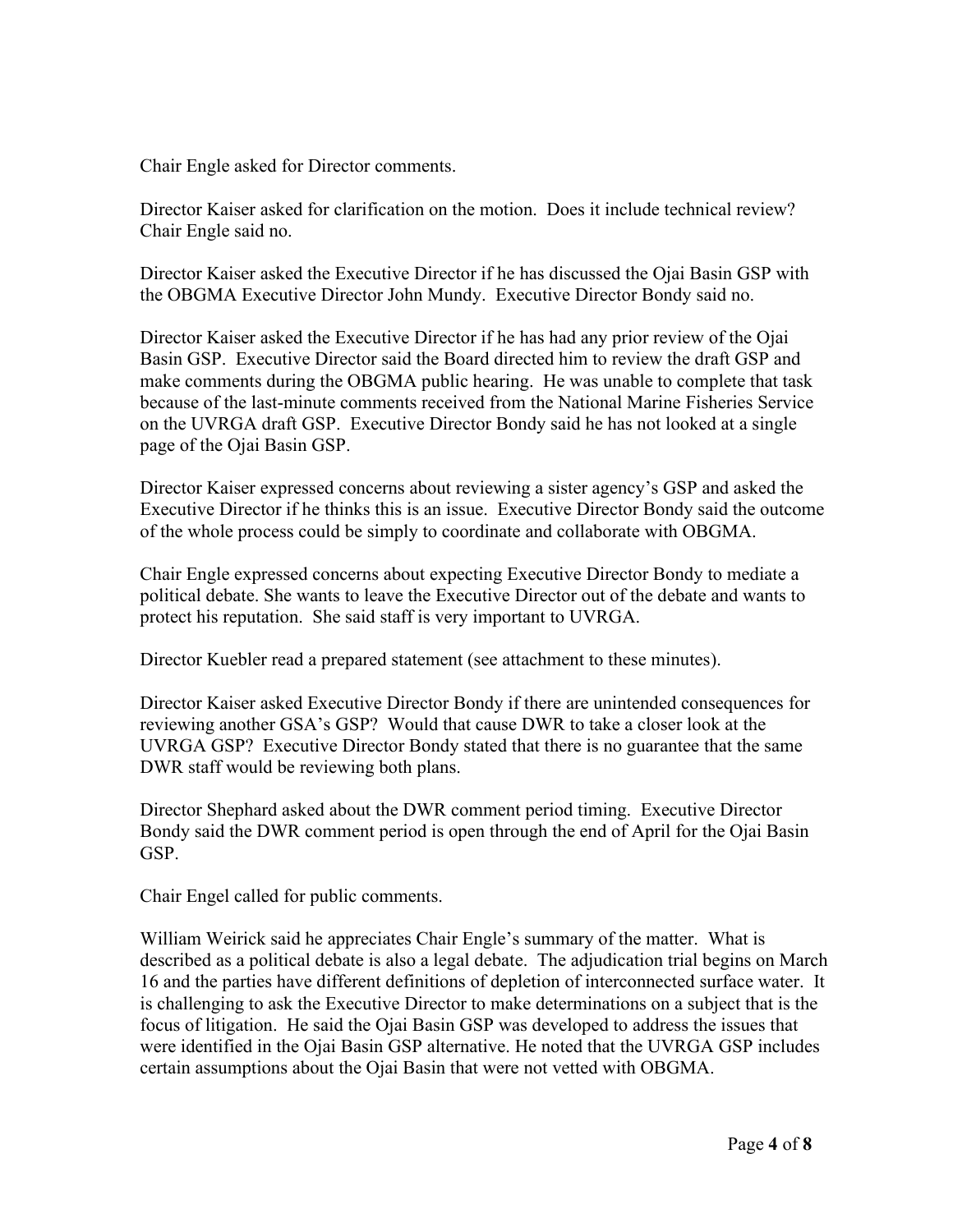Richard Hajas identified himself as OBGMA Chair and said he was troubled when he read Mr. Kuebler's comments on the Ojai Basin GSP. He apologizes if Mr. Kuebler felt ignored, as there was no intent to ignore his comments. He noted it was an oral comment and an oral response was provided, but the OBGMA will respond more formally. Mr. Hajas recommeded that Executive Director Bondy and Dudek discuss the matter. Mr. Hajas agreed with Chair Engle that the Board should not get its technical people involved in the legal or political issues.

Bert Rapp said it is very important for UVRGA to have a good comfort level that the Ojai Basin GSP properly addresses surface water flows in San Antonio Creek. If the answer is no impact, we need a good comfort level on that.

Chair Engle asked Executive Director Bondy if he feels he can execute the direction to staff in the motion without bias. Executive Director Bondy said he can. He added that he has reviewed many GSPs and knows the regulations well.

Director Kaiser said he does not believe there needs to be a motion and the Board can just direct staff to work with OBGMA.

Chair Engle says her Motion does not preclude outreach by the Executive Director.

Director Kaiser asked why would the Agency spend money on something it may not act on?

Chair Engle said because it is information and that she is not withdrawing her motion.

Executive Director Bryan Bondy clarified that there would need to be a new motion and second.

Chair Engle moved the motion from the first reading, as presented in the staff report:

"Direction to Executive Director to review the Ojai Basin Groundwater Sustainability Plan (GSP) to determine whether the GSP includes required elements under the Sustainable Groundwater Management Act for depletions of interconnected surface water and assessment of effects of the GSP on sustainable management of the Upper Ventura River Basin and report findings to the Board of Directors."

Seconded by Director Kuebler.

| Roll Call Vote: | B. Kuebler – Y D. Engle – Y G. Shephard – N  |
|-----------------|----------------------------------------------|
|                 | S. Rungren – Y P. Kaiser – N V. Crawford – Y |

Director Absent: Emily Ayala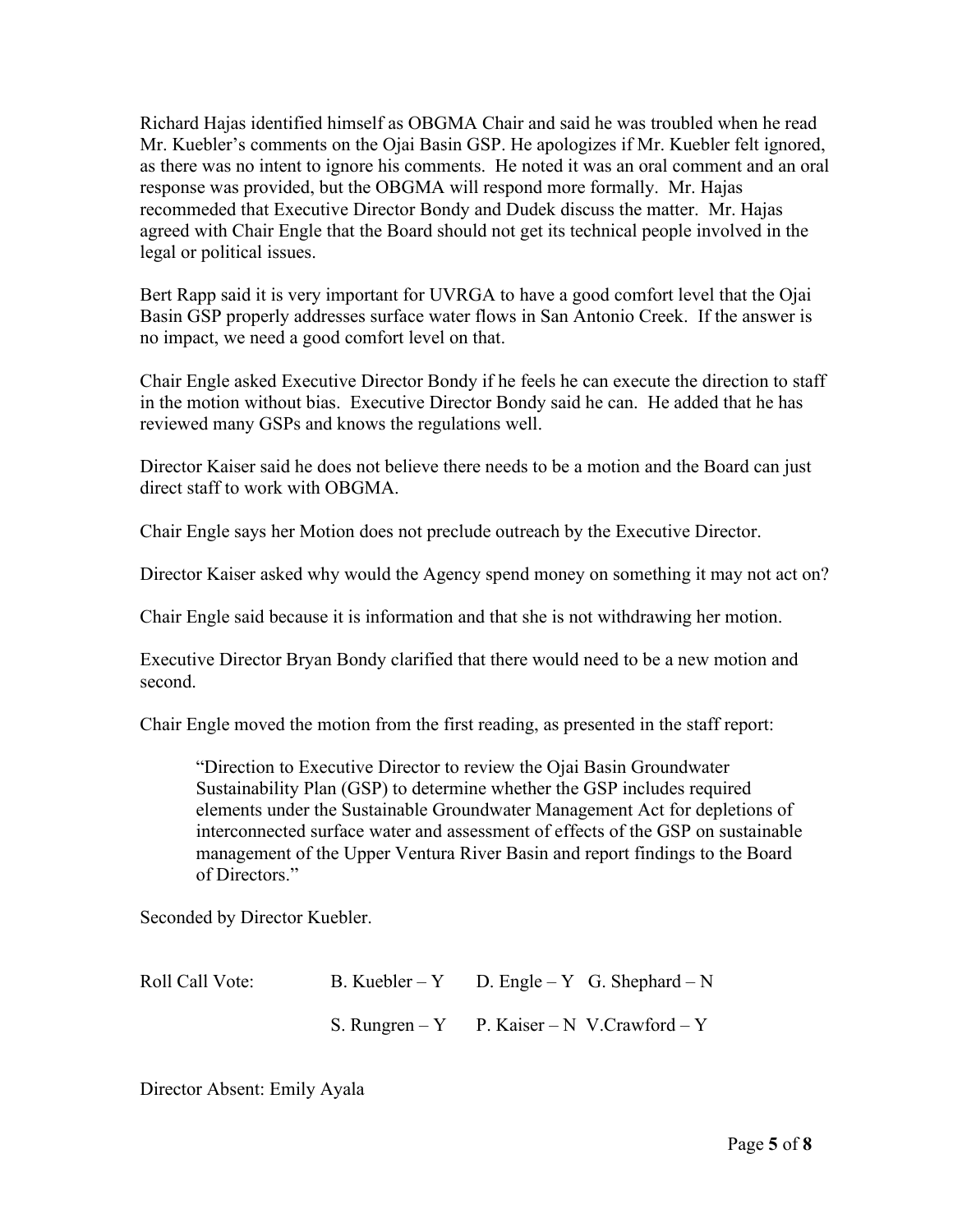Motion passed 4-2.

Chair Engle asked about timing. Executive Director Bondy proposed making his report at the April 14 meeting. Nobody objected.

Director Kaiser asked about funding for this work. Executive Director said the Agency's budget includes funding for GSP coordination and outreach. He feels reviewing the GSP of a neighboring basin can be considered part of coordination.

# **b. Groundwater Extraction Fees**

Executive Director Bondy introduced the item and summarized the Board direction to staff provided during the last meeting. He said this item is a follow-up on the Board's direction to proceed with implementation of the Proposition 218 process for groundwater extraction fees beginning the fiscal year 2022/2023. Executive Director Bondy asked Agency Counsel Lemieux to provide the update.

Agency Counsel Lemieux explained that he recommended proceeding with the Proposition 218 process during February 10, 2022 Board meeting out an abundance of caution, but after further review and analysis, he feels it is not clear cut that Proposition 218 is required and wanted to review with the Board before proceeding. He explained that there are two different processes for adopting fee included in the Water Code. These include Water Code Section 10730, which does not require Proposition 218 and Water Code Section 10730.2, which does. He described the two sections and associated procedural requirements. He explained the risks and potential harm of using the Water Code Section 10730 approach. He concluded that he is prepared to change his recommendation based on the additional analysis.

Chair Engle thanked Agency Counsel Lemieux for the explanation. Chair Engle asked about Proposition 218 voting. Do water agencies get one vote each? Agency Counsel said it is appropriate to send notices to all of the District's rate payers and well owners, not to the water agency itself.

Director Shephard said he would like more details about who votes.

Director Kuebler said he would like to keep costs down as much as possible. Proposition 218 sounds expensive and Section 10730 is less costly to the Agency.

Director Kaiser asked Agency Counsel Lemieux about potential exposure and cost to defend a complaint. Agency Counsel Lemieux said the Agency could choose to "correct" as opposed to fight a complaint. Director Kaiser expressed his preference for being upfront and transparent. He recommends performing Proposition 218.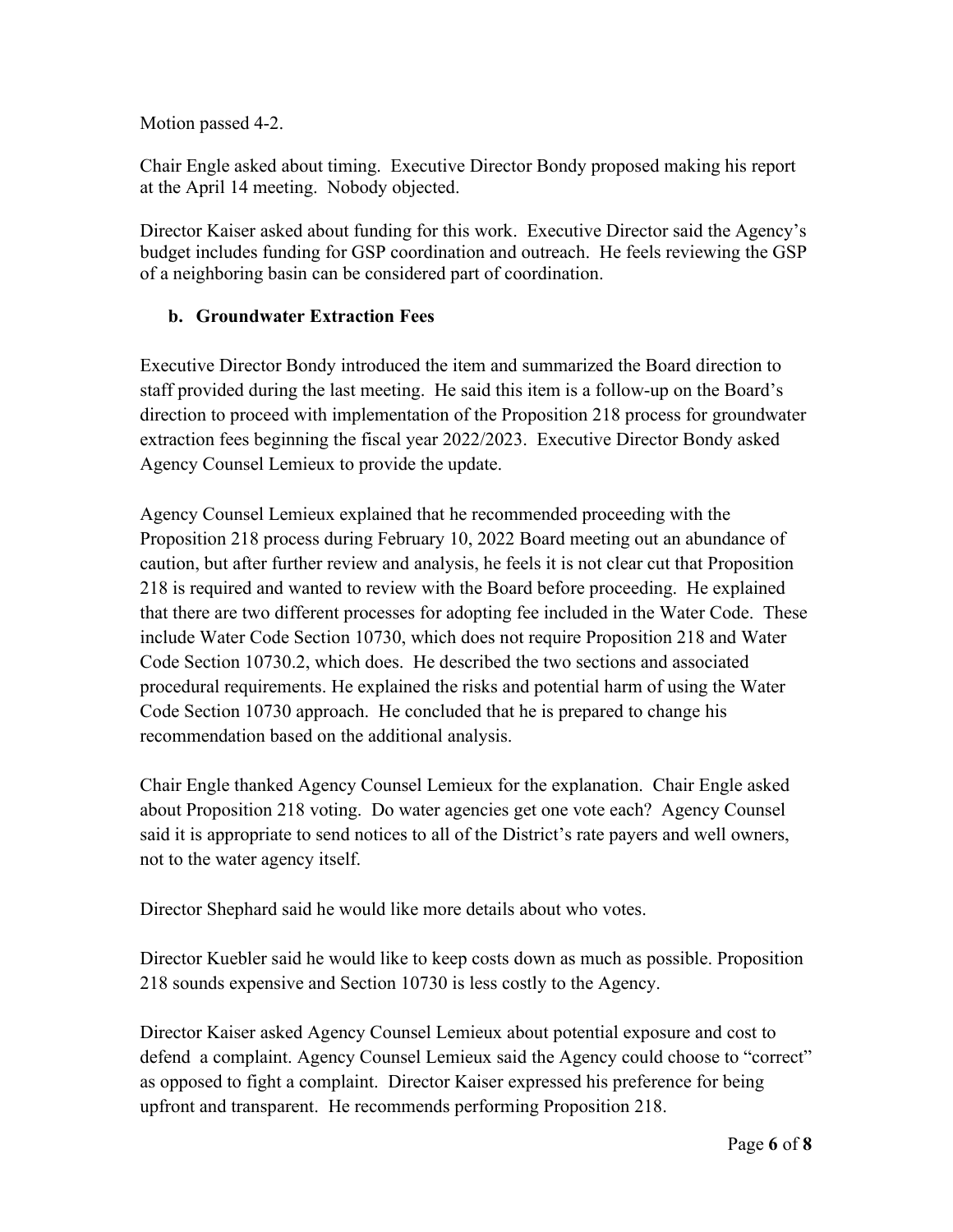Chair Engle called for public comments. None were offered.

Chair Engle said completing the Proposition 218 process would be expensive.

Director Shephard said the minutes from the previous Board meeting indicate that the Board voted to direct staff to proceed with Proposition 218, so it seems like the ship has already sailed.

Executive Director Bondy agreed with Director Shephard and explained that Agency Counsel now has more information and analysis that he feels may have resulted in a different Board decision had it been available at that time. Proposition 218 is expensive, and staff just wants to confirm in light of the additional information before spending a significant amount of funds.

Agency Counsel Lemieux stated at the last meeting he did not adequately brief the Board. He wanted to make these options clear to the Board at this meeting.

Director Rungren said Proposition 218 is time consuming and expense. If Agency Counsel is advising that the Agency can legally implement the extraction fee using Water Code Section 10730, then we should do that.

Chair Engle asked if we could change the fee after implementing one year. Agency Counsel Lemieux said the Agency can change the fee at any time.

Director Engle said she would support proceeding under Water Code 10730 and reevaluating next year. Directors Kuebler, Rungren, Crawford, and Shephard agreed. Director Kaiser says he can live without going the Proposition 218 route this year. He would like to do the right thing and have the Agency be protected. He would like more information from counsel.

Director Kuebler moved to proceed using Water Code Section 10730.

Director Kuebler withdrew the motion.

Director Kuebler moved to rescind the February 10, 2022 direction to staff concerning Proposition 218 and to direct staff to proceed under Water Code Section 10730.

| Roll Call Vote: | B. Kuebler – Y D. Engle – Y G. Shephard – Y  |
|-----------------|----------------------------------------------|
|                 | S. Rungren – Y P. Kaiser – Y V. Crawford - Y |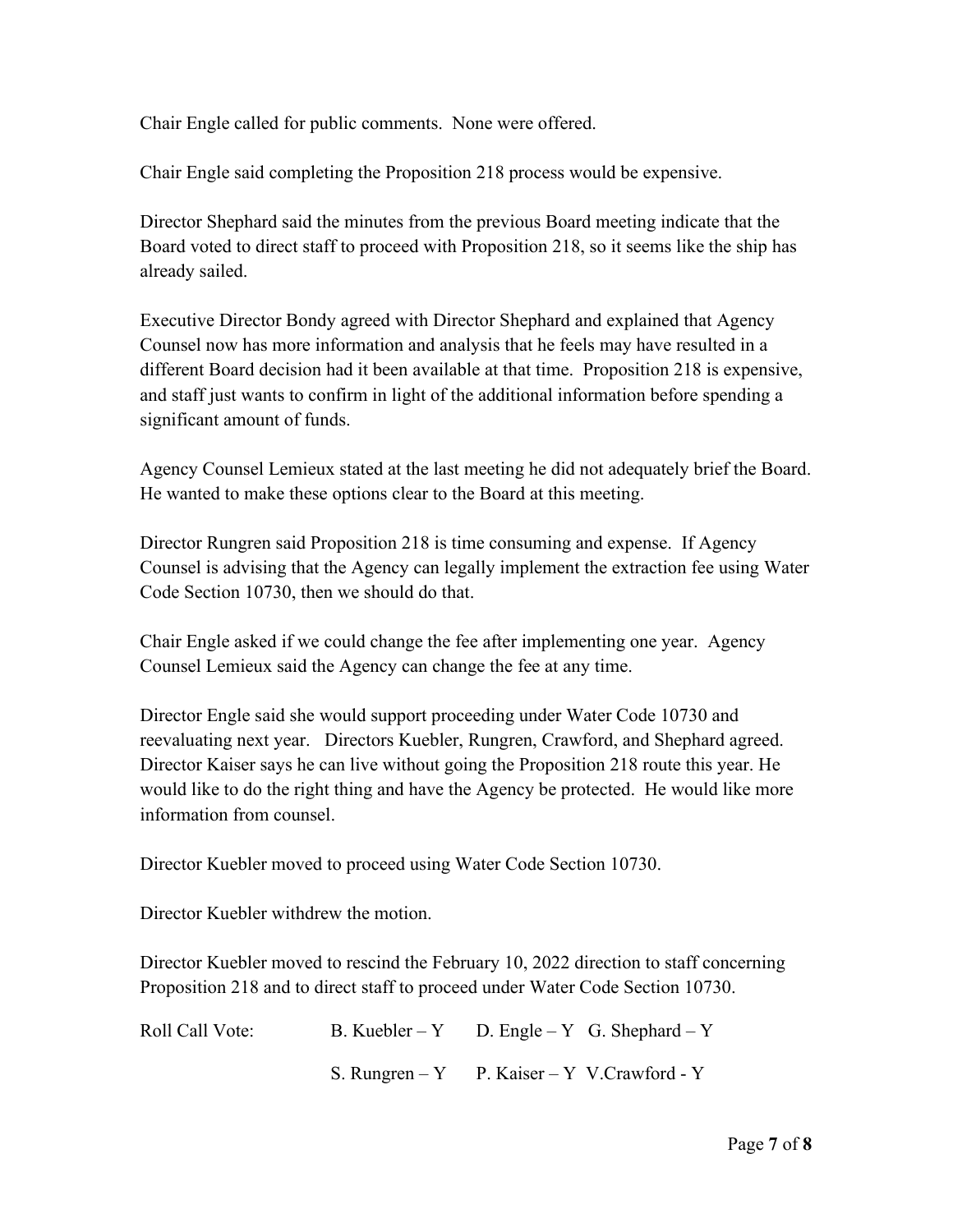Director Absent: Emily Ayala

Executive Director Bondy stated that he understood from the discussion that the intent is to develop an extraction fee for one year even though it was not stated in the motion. Nobody disagreed.

**10) GSP IMPLEMENTATION ITEMS** None.

#### **11) COMMITTEE REPORTS**

**a. Ad Hoc Stakeholder Engagement Committee** No report.

#### **12) FUTURE AGENDA ITEMS**

April 14, 2022 item to receive a presentation from the City of Ojai and discuss terms and conditions for joining UVRGA.

#### **13) ADJOURNMENT**

The meeting was adjourned at 3:09 p.m.

Action: \_\_\_\_\_\_\_\_\_\_\_\_\_\_\_\_\_\_\_\_\_\_\_\_\_\_\_\_\_\_\_\_\_\_\_\_\_\_\_\_\_\_\_\_\_\_\_\_\_\_\_\_\_\_\_\_\_\_\_\_\_\_\_\_\_

Motion: \_\_\_\_\_\_\_\_\_\_\_\_\_\_\_\_\_\_\_\_\_\_\_\_\_\_\_\_\_\_\_\_\_\_\_\_\_\_\_\_\_\_\_\_\_\_\_\_\_\_\_\_\_\_\_\_\_\_\_\_\_\_\_\_\_

B.Kuebler D.Engle P.Kaiser S.Rungren G.Shephard V.Crawford J. Kentosh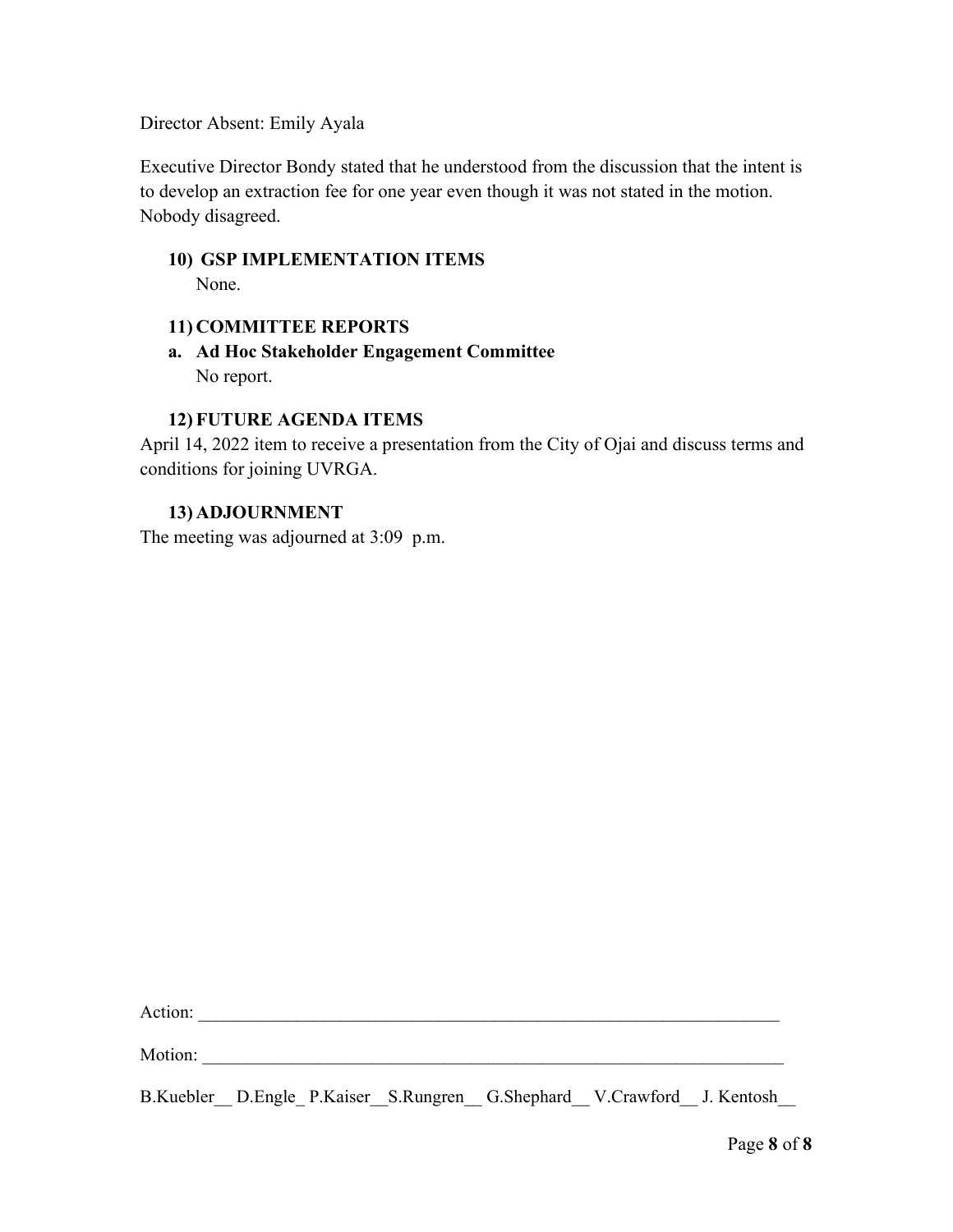# OJAI BASIN ALTERNATIVE DEMONSTRATION AND GSP

The concern I raised at OBGMA's Sept 30 meeting and at our meeting on Feb 10 is similar to DWR's in rejecting the Basin's Alternative Demonstration. Here is what DWR said in their July 17, 2019 Alternative Assessment Staff Report.

"The Groundwater Model Report states that "*during extended drought periods, groundwater discharge to San Antonio Creek decreases dramatically, and groundwater extraction during the drought periods contributes to this decline.*" The Alternative Report and Groundwater Model Report do not quantify the depletion of interconnected surface water due to groundwater use, and the Agency has not declared any limit of depletion to be unacceptable or subject to management actions." Page 16 of 30.

"The Groundwater Model Report describes calculation of the safe yield in greater detail, but reiterates that the average safe yield is based solely on maintaining average groundwater elevations in the Basin, and concedes that *"[a] full understanding of annual [Ojai] Basin safe yield should consider the desired minimum groundwater*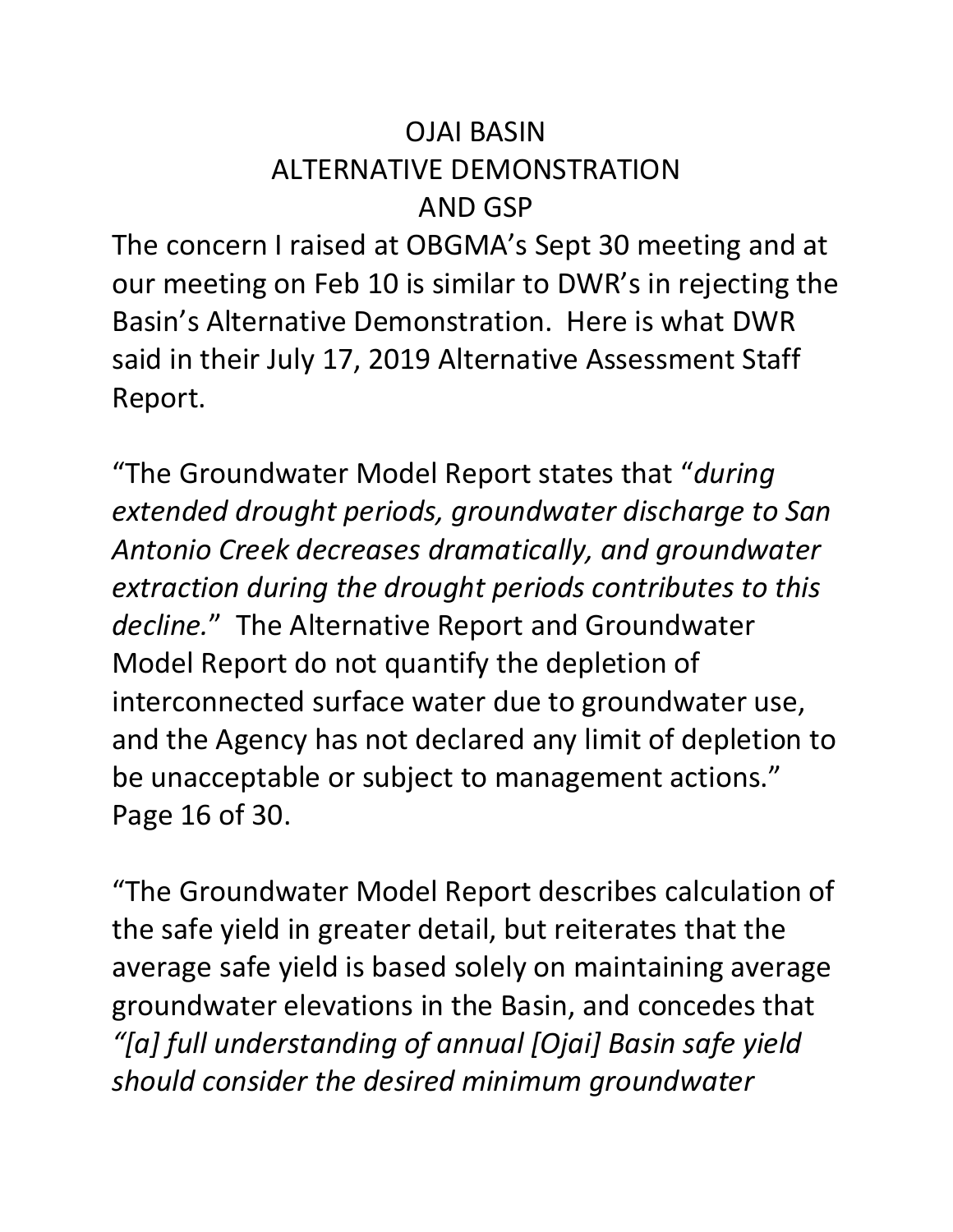*discharge rates to San Antonio Creek, which is beyond the scope of this study."* No evidence was provided to indicate that subsequent studies of safe or sustainable yield considered impacts to stream flows, desired or optimal minimum groundwater discharge rates to San Antonio Creek , or any of the other undesirable results listed in SGMA except for those related to groundwater levels and storage." Page 26 of 30.

"The Groundwater Model Report notes that during droughts, groundwater extraction contributes to the dramatic decreases of groundwater discharge to San Antonio Creek, which indicates that groundwater is interconnected with surface water and that groundwater extraction has the potential to deplete the interconnected surface water system and adversely impact groundwater dependent ecosystems. Because the San Antonio Creek is tributary to the Ventura River and provides water to downgradient groundwater basins, the groundwater extraction in the Ojai Basin has the potential to adversely affect downgradient basins and their sustainability goals. The Groundwater Model Report states that *"[a] full understanding of annual Basin safe yield should consider the desired minimum groundwater discharge rates to San Antonio Creek."* In fact, SGMA requires a demonstration of sustainable